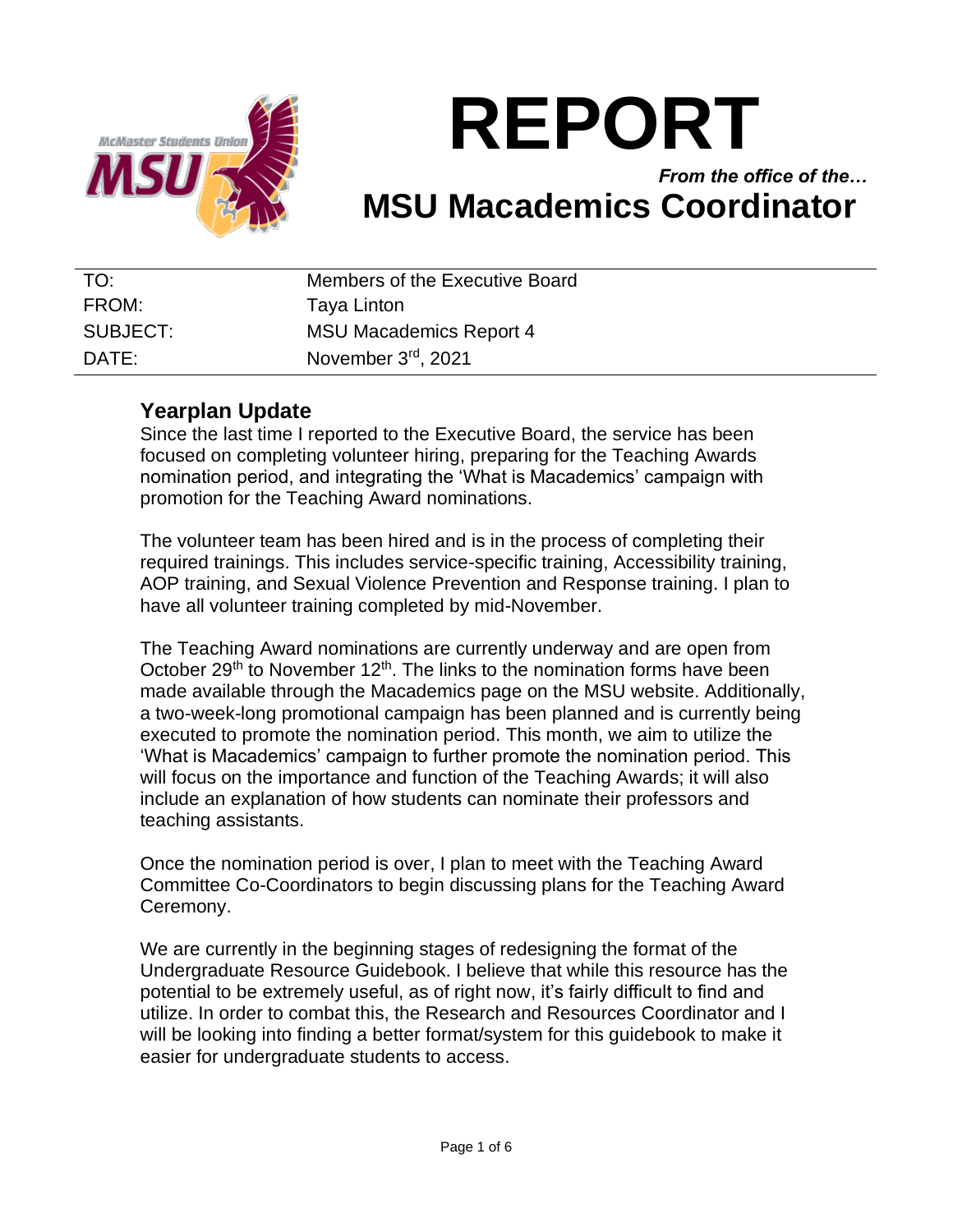## **Events, Projects, & Activities**

#### *General Service Usage*

Since the last time I reported to the Executive Board, our engagement on social media has declined since we are currently in between campaigns. With that being said, this past month, we were still able to interact with the student body and grow our social media presence overall.

Once we begin the promotional campaign for the Teaching Awards nominations, I believe that engagement will increase again.

#### *Projects & Events 1: Volunteer Hiring (Complete)*

Volunteer hiring has been completed! Offers went out to successful candidates on October 15<sup>th</sup>, In total, nine volunteers were hired; three volunteers were assigned to each of the subcommittees. This team size was chosen based on the transition reports from the previous Macademics executive members. I'm confident that the team consists of enthusiastic individuals who are dedicated to the success of Macademics.

In terms of onboarding, the team has already undergone service-specific training held on Wednesday, October 27<sup>th</sup>. Additionally, materials for MSU accessibility training have been circulated, and materials for AOP training will be sent to the volunteers once they have been finalized by the VP Administration. I am currently setting up an alternative to the Sexual Violence Prevention and Response training.

#### *Projects & Events 2: Teaching Awards Promotion and Nomination Period (Ongoing)*

The Teaching Awards nomination period has officially opened for Fall 2021 and will run from October 29<sup>th</sup> to November 12<sup>th</sup>. The Teaching Awards Committee and the Promotions Committee have worked together to create a multifaceted two-week promotional campaign. This includes a newly designed graphic, posts on all social media accounts, a highlight on the MSU Instagram account, a promotional video, a social media contest, and direct promotion through professors and course coordinators.

Once the nomination period is complete, Volunteer and Logistics Coordinator and I will analyze and tally the results. Based on these results, we're aiming to begin the in-class evaluation period by November 22<sup>nd</sup>. The in-class evaluations will be used to obtain in-depth reviews of the top three professors per faculty as well as the top ten teaching assistants.

#### *Projects & Events 3: 'What is Macademics' Campaign (Ongoing)*

This month, the 'What is Macademics' campaign will focus on the Teaching Awards in an effort to promote the Teaching Awards nomination period. The Promotions Coordinator has created a series of posts for our Instagram story,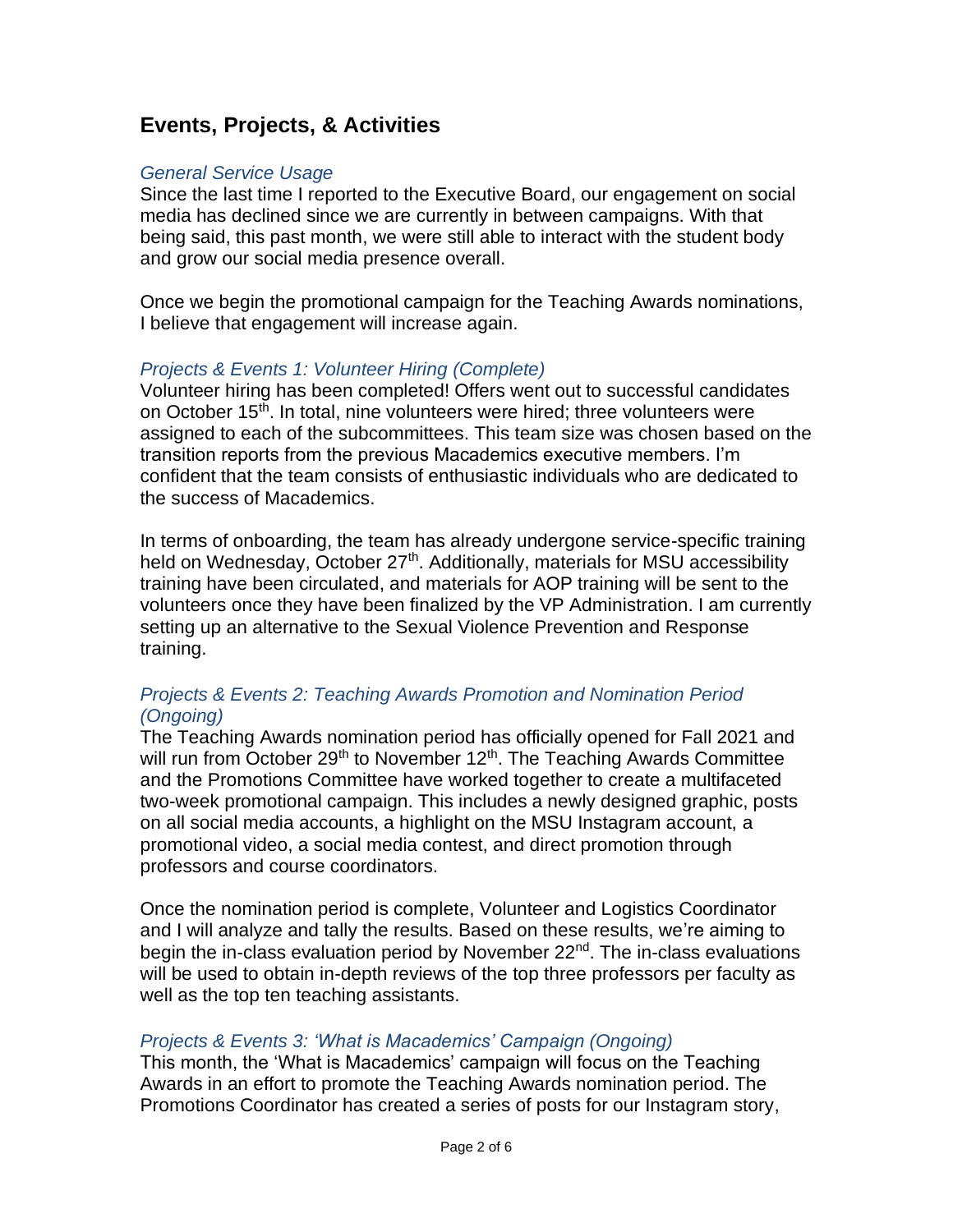which focuses on what the Teaching Awards are, how to nominate a professor or teaching assistant, and past winners. This campaign will run parallel to the Teaching Awards nomination period.

#### *Projects & Events 4: New Undergraduate Resource Guidebook Format (Upcoming)*

In an attempt to make the Undergraduate Resource Guidebook more accessible to students, I would like to change the format and mode of delivery for the guidebook. Therefore, I've set up meetings with my Research and Resources Coordinator to discuss plans for the redesign and brainstorm ideas for the mode of delivery. Once we've finalized our initial ideas, I will be reaching out to the Communications team to discuss the solution that best fits our vision and execute the reformatting.

Additionally, I plan to meet with both the Research and Resources Coordinator and the Promotions Coordinator to begin brainstorming ideas regarding the promotional campaign for the Undergraduate Resource Guidebook.

## **Outreach & Promotions**

#### *Summary*

Since the last Executive Board report, we've focused on producing content for the next section of our 'What is Macademics' campaign. As mentioned previously, this month's portion of the campaign will focus on promoting the Teaching Award nomination period.

Additionally, we have reached out to professors and will be doing classroom talks to promote the Teaching Award nomination period. These short talks will occur in some of the largest courses on campus.

Our social media accounts continue to grow, though not as intensely as they had last month. Despite this, we've still been able to increase overall engagement and draw attention to the service.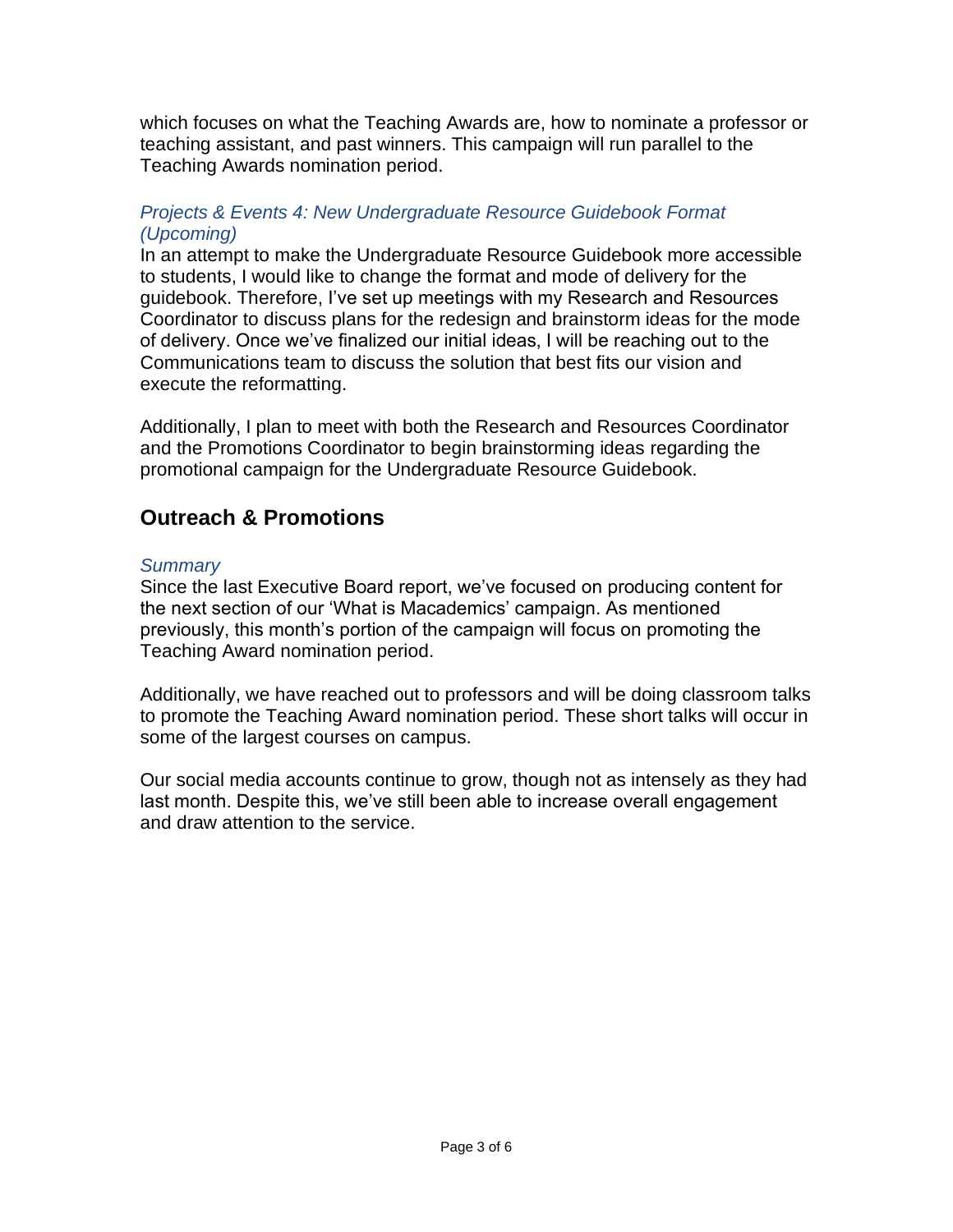### *Promotional Materials*



## *Social Media Engagement since the Previous Report*

| , uvvivon                      |                               |                                        |                                 |                             |                                      |  |
|--------------------------------|-------------------------------|----------------------------------------|---------------------------------|-----------------------------|--------------------------------------|--|
| <b>Insights</b>                | <b>Start</b><br><b>Values</b> | Last<br><b>Report</b><br><b>Values</b> | <b>Current</b><br><b>Values</b> | <b>Report</b><br>Change (%) | <b>Total</b><br><b>Change</b><br>(%) |  |
| <b>Likes</b>                   | 1174                          | 1187                                   | 1189                            | $+0.2%$                     | $+1.3%$                              |  |
| <b>Reach</b>                   | 671                           | 1489                                   | 451                             | $-69.7%$                    | $-32.8%$                             |  |
| <b>Views</b>                   | 65                            | 66                                     | 45                              | $-31.8%$                    | $-30.8%$                             |  |
| <b>Engagement</b>              |                               | 22                                     | 9                               | $-59.1%$                    | +28.6%                               |  |
| <b>New</b><br><b>Followers</b> | 2                             | 6                                      | 3                               | $-50%$                      | $+50%$                               |  |

#### Facebook

Instagram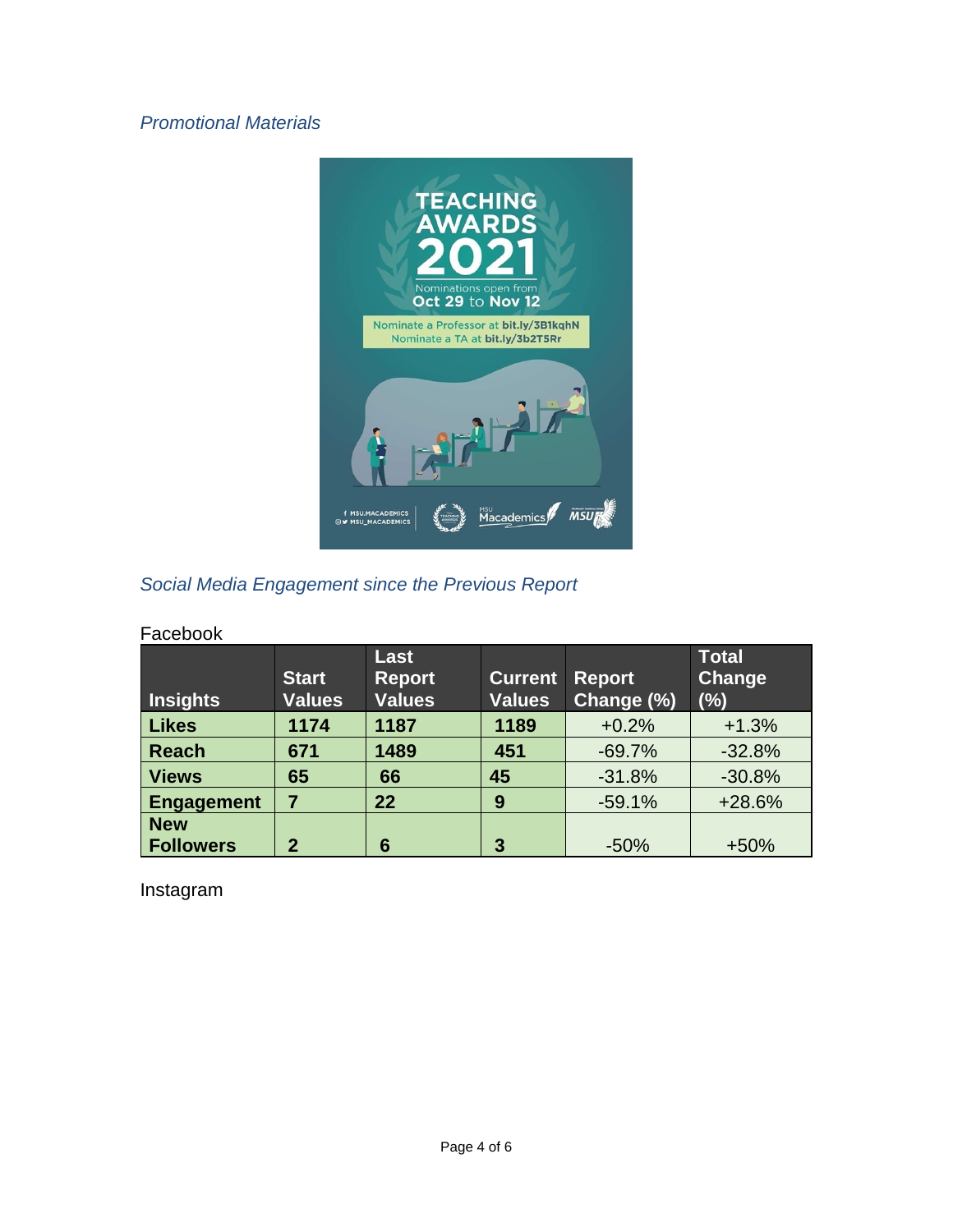| Insights              | <b>Start</b><br><b>Values</b> | <b>Last Report</b><br><b>Values</b> | <b>Current</b><br><b>Values</b> | <b>Report</b><br>Change (%) | <b>Total</b><br>Change (%) |
|-----------------------|-------------------------------|-------------------------------------|---------------------------------|-----------------------------|----------------------------|
| <b>Followers</b>      | 381                           | 435                                 | 441                             | $+1.4%$                     | $+15.7%$                   |
| Impressions           | 854                           | 3951                                | 374                             | $-90.5%$                    | $-56.2%$                   |
| <b>Profile Visits</b> | 148                           | 360                                 | 72                              | $-80%$                      | $-51.4%$                   |
| <b>Website</b>        |                               |                                     |                                 |                             |                            |
| <b>Visits</b>         | 22                            | 58                                  | 4                               | $-93.1%$                    | $-81.8%$                   |
| <b>Reach</b>          | 321                           | 763                                 | 50                              | $-93.4%$                    | $-84.4%$                   |

## **Finances**

#### *Budget Summary*

The only additional spending since last month has been for promotional materials for the Teaching Award Nomination period. The graphics were created by the Underground.

Additionally, we will be holding a social media contest. We'll be giving out two \$25 Amazon gift cards during this, but these have not yet been purchased.

| <b>ACCOUNT</b><br><b>CODE</b>                | <i><b>ITEM</b></i>                        |            | <b>BUDGET/</b><br><b>COST</b> |  |  |
|----------------------------------------------|-------------------------------------------|------------|-------------------------------|--|--|
| 6501-0312                                    | <b>Teaching Award Nominations Graphic</b> | \$125.00   |                               |  |  |
| <b>ADVERTISING</b>                           |                                           |            |                               |  |  |
| $\mathcal{E}_I$                              | <b>TOTAL SPENT IN LINE</b>                |            |                               |  |  |
| <b>PROMOTIONS</b>                            |                                           |            | \$125.00                      |  |  |
|                                              | <b>REMAINING IN LINE</b>                  |            | \$1,775.00                    |  |  |
|                                              |                                           |            |                               |  |  |
| 6102-0312                                    |                                           |            |                               |  |  |
|                                              | 'What is Macademics' Campaign Graphic     |            | \$125.00                      |  |  |
| <b>ANNUAL</b><br><b>CAMPAIGNS</b>            | <b>TOTAL SPENT IN LINE</b>                |            | \$125.00                      |  |  |
|                                              | <b>REMAINING IN LINE</b>                  |            | \$875.00                      |  |  |
| <b>TOTALS</b>                                |                                           |            |                               |  |  |
| <b>TOTAL BUDGETED DISCRETIONARY SPENDING</b> |                                           | \$6,450.00 |                               |  |  |
| TOTAL ACTUAL DISCRETIONARY SPENDING          |                                           |            | \$250.00                      |  |  |
| <b>REMAINING DISCRETIONARY SPENDING</b>      |                                           |            | \$6,200.00                    |  |  |

## **Executives & Volunteers**

The volunteers got to meet each other and all the executive members for the first time at our volunteer orientation on October  $27<sup>th</sup>$ . During this meeting, the volunteers were given time to interact with the other volunteers and executive members in their subcommittee casually. Based on feedback from the executive